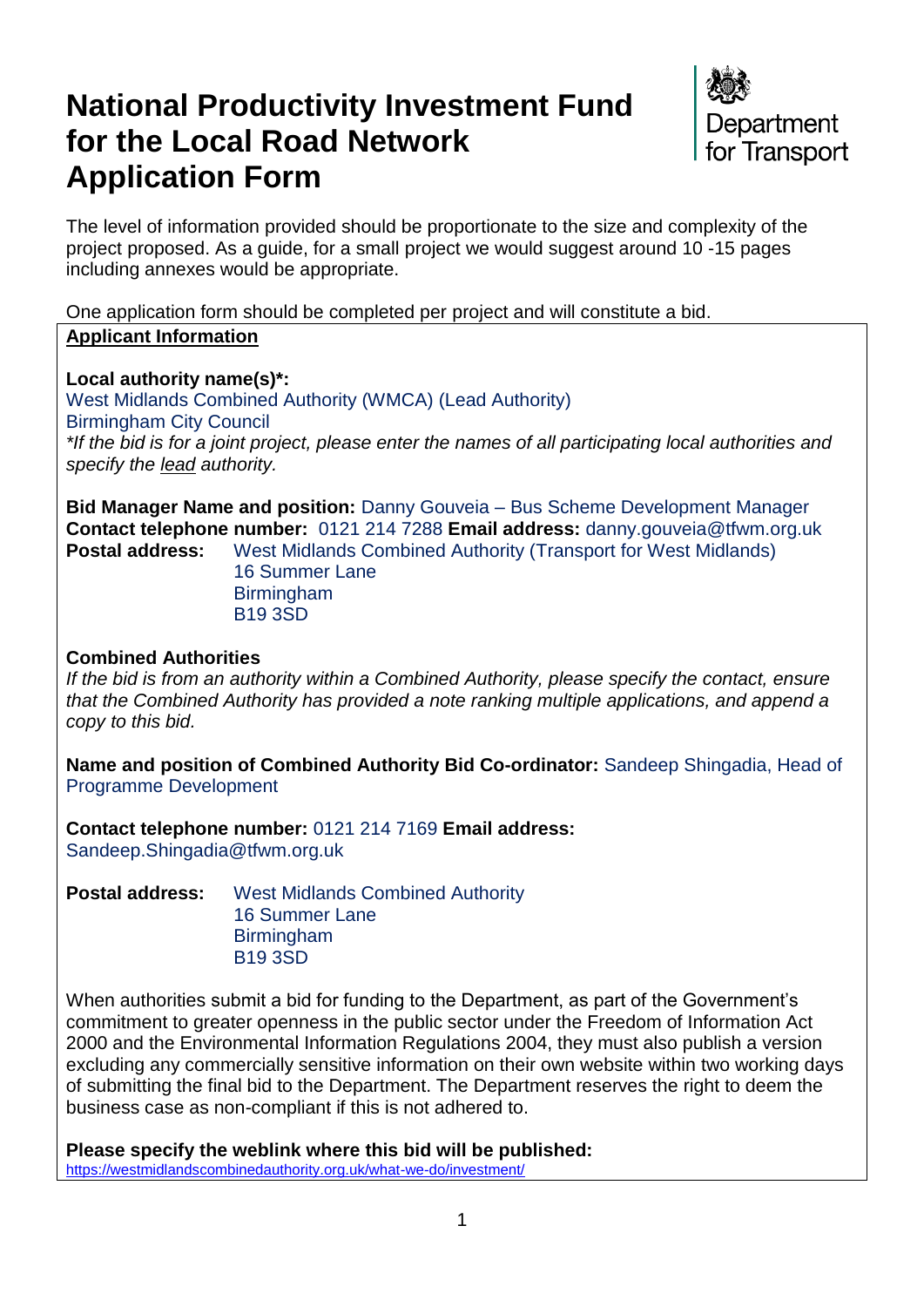### **SECTION A - Project description and funding profile**

**A1. Project name: Birmingham Growth Point Public Transport Package**

A2 : Please enter a brief description of the proposed project (no more than 50 words)

The proposal supports Birmingham's growth and clean air agenda by transforming bus-transit between two Birmingham-Development-Plan Growth-Points, comprising the City Centre and the Selly Oak Life-Sciences Campus. The proposals would significantly enhance the passenger experience though improved journey times, high-quality Hybrid buses with cutting-edge technology and the next generation of real-journey-time information.

**A detailed description of the project is provided at Appendix A**.

A3 : Please provide a short description of area covered by the bid (no more than 50 words)

The scheme focuses on enhancing bus connectivity on two key corridors connecting the Selly Oak/South Edgbaston and Birmingham City Centre Growth Points, incorporating the Selly Oak Life Sciences Campus (including QE Hospital and University of Birmingham), Harborne, Bartley Green and Birmingham City Centre.

OS Grid Reference: SP 04374 85074 / SP 03979 83538 / SP 06132 86634 Postcode: B15 3JL / B15 2GW / B16 8AL

Please append a map showing the location (and route) of the project, existing transport infrastructure and other points of particular relevance to the bid, e.g. housing and other development sites, employment areas, air quality management areas, constraints etc.

| Legend                                             |                                          |                                  |                               |
|----------------------------------------------------|------------------------------------------|----------------------------------|-------------------------------|
| Proposed Employment Sites (Jobs)                   |                                          |                                  |                               |
| 1.100                                              |                                          | <b>Toton, Nowton Lobalis AAP</b> |                               |
| Title system to an form over a<br>100-500          |                                          |                                  |                               |
| 500-1000                                           |                                          |                                  |                               |
| <b>EM 1000-5000</b>                                |                                          |                                  |                               |
| $\blacksquare$ 5000+                               |                                          |                                  |                               |
| Proposed Housing Sites                             |                                          |                                  |                               |
| $1 - 10$                                           |                                          |                                  |                               |
| 10-100                                             |                                          |                                  |                               |
| 100-1000<br>1000-5000                              |                                          |                                  |                               |
| 5000+                                              |                                          |                                  |                               |
| Growth Area Identified in Local Plan<br><b>SHO</b> | Greater Icknield Growth<br>Area          |                                  |                               |
| - Bus Routes                                       |                                          | er kilomen                       |                               |
| OpenStreetMap                                      |                                          | er-repen                         |                               |
|                                                    |                                          |                                  |                               |
|                                                    |                                          |                                  |                               |
|                                                    |                                          |                                  |                               |
|                                                    |                                          |                                  |                               |
|                                                    |                                          |                                  |                               |
|                                                    |                                          |                                  |                               |
|                                                    |                                          |                                  |                               |
| <b>Route 22/24</b>                                 |                                          |                                  |                               |
|                                                    |                                          |                                  |                               |
|                                                    |                                          |                                  |                               |
|                                                    |                                          |                                  |                               |
|                                                    |                                          |                                  | <b>Birmingham City Centre</b> |
|                                                    |                                          |                                  |                               |
|                                                    |                                          | p.                               |                               |
|                                                    |                                          |                                  |                               |
|                                                    |                                          |                                  |                               |
|                                                    |                                          |                                  |                               |
|                                                    |                                          |                                  |                               |
|                                                    | Route 29                                 |                                  |                               |
|                                                    | <b>Bartley Green</b>                     | Life Science<br>Compus           |                               |
|                                                    | SHIP 2                                   | Soft Engineer                    |                               |
|                                                    |                                          |                                  |                               |
|                                                    |                                          |                                  |                               |
|                                                    |                                          | <b>Battery Park</b>              |                               |
|                                                    |                                          |                                  |                               |
|                                                    | South Edgbaston/Selly Oak<br>Growth Area |                                  |                               |
|                                                    |                                          |                                  |                               |
|                                                    |                                          |                                  |                               |
|                                                    |                                          |                                  |                               |
|                                                    |                                          |                                  |                               |
|                                                    |                                          |                                  |                               |

| A4. How much funding are you bidding for? (please tick the relevant box): |             |
|---------------------------------------------------------------------------|-------------|
| <b>Small project bids</b> (requiring DfT funding of between £2m and £5m)  | $\boxtimes$ |
| Large project bids (requiring DfT funding of between £5m and £10m)        |             |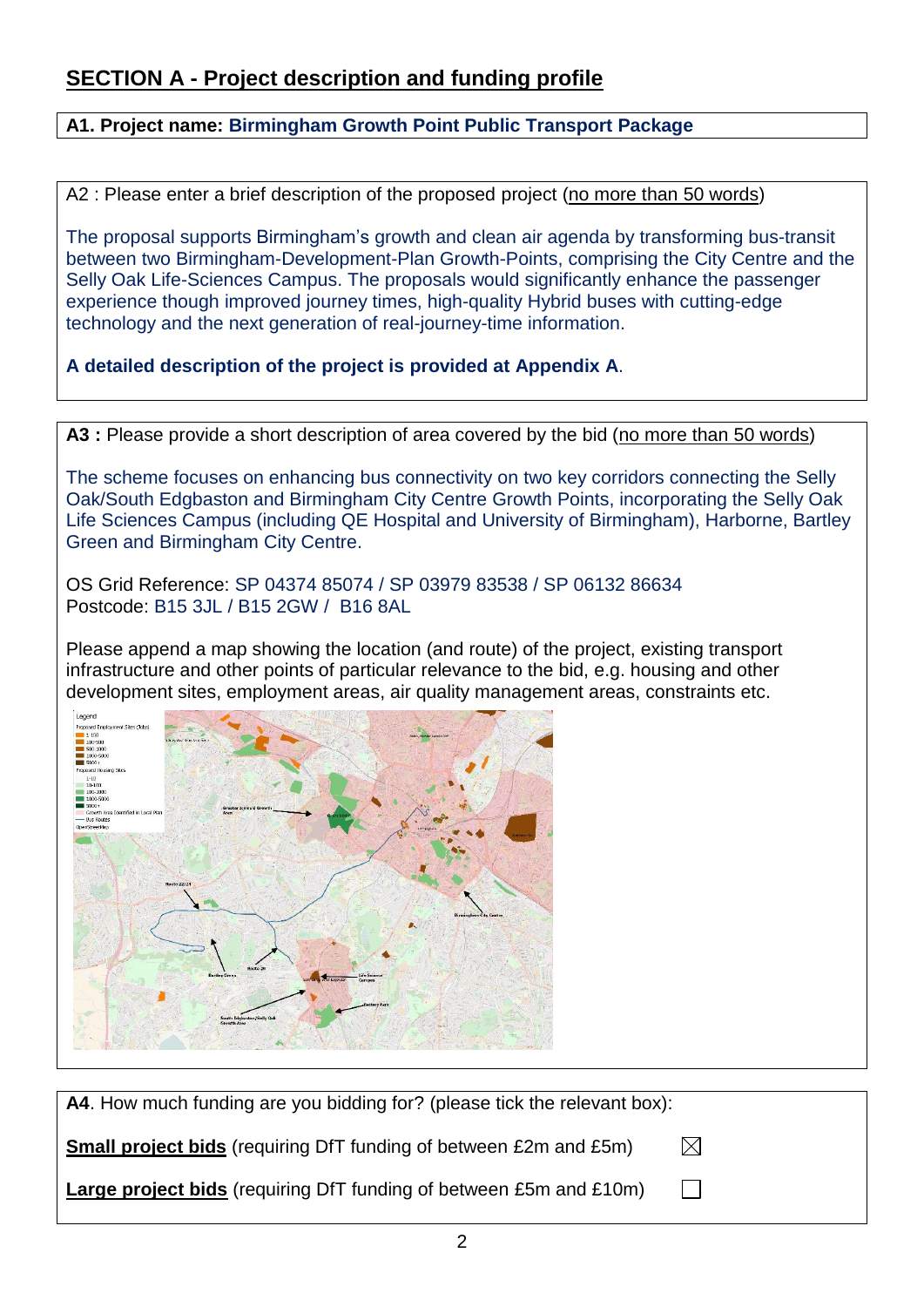**A5**. Has any Equality Analysis been undertaken in line with the Equality Duty? ]Yes ⊠ No

**A6.** If you are planning to work with partnership bodies on this project (such as Development Corporations, National Parks Authorities, private sector bodies and transport operators) please include a short description below of how they will be involved.

#### **Birmingham City Council**

Birmingham City Council (BCC) acts as Local Planning and Highway Authority covering the proposal area. The Council is committed to supporting its Development Plan through its Birmingham Connected 20-year transport strategy which sets a framework for increasing emphasis on mass-transit and active travel. BCC is also responsible for delivering a Clean Air Zone in the City by 2020 (at the latest). As well as being a joint bidder, BCC will assume responsibility for delivery.

#### **National Express West Midlands**

National Express West Midlands (NX) operates most bus services in the area and will be a key delivery partner for the scheme, making a significant match contribution. NX's letter of support and confirmation of match contribution can be found in **Appendix B.**

#### **University Hospitals Trust Birmingham Trust**

The Trust comprises Queen Elizabeth (QE) Hospital, Birmingham Women's Hospital, Birmingham and Solihull Mental Health NHS Foundation Trust. Buses penetrate the QE Hospital site with up to 23 services per hour and generating over 5,000 daily bus trips. The Trust will be a key partner in delivering a solution to the severe congestion within the site, providing a further match contribution. The Trust's letter of support and confirmation of match contribution can be found in **Appendix C.**

#### **Selly Oak and Life Sciences Green Travel District**

Green Travel Districts (GTD) were established in areas of Birmingham with high economic, social and civic activity to achieve a reduction in the use of the private car to realise economic, social and health benefits across the City. The Selly Oak and Life Sciences GTD is now well established with a track record of engaging positively with stakeholders to bring forward changes to infrastructure and intervention to promote mode-shift. This GTD will become an important partner in both scheme development but particularly in engagement with stakeholders.

#### **A7. Combined Authority (CA) Involvement**

| Have you appended a letter from the Combined Authority supporting this bid? $\boxtimes$ Yes $\Box$ No |  |  |
|-------------------------------------------------------------------------------------------------------|--|--|
|-------------------------------------------------------------------------------------------------------|--|--|

|  | ۰. |
|--|----|
|  |    |

| A8. Local Enterprise Partnership (LEP) Involvement and support for housing delivery                                                                            |
|----------------------------------------------------------------------------------------------------------------------------------------------------------------|
| Have you appended a letter from the LEP supporting this bid? $\boxtimes$ Yes<br>  No                                                                           |
| For proposed projects which encourage the delivery of housing, have you appended supporting<br>evidence from the housebuilder/developer?<br><b>Nes</b><br>l No |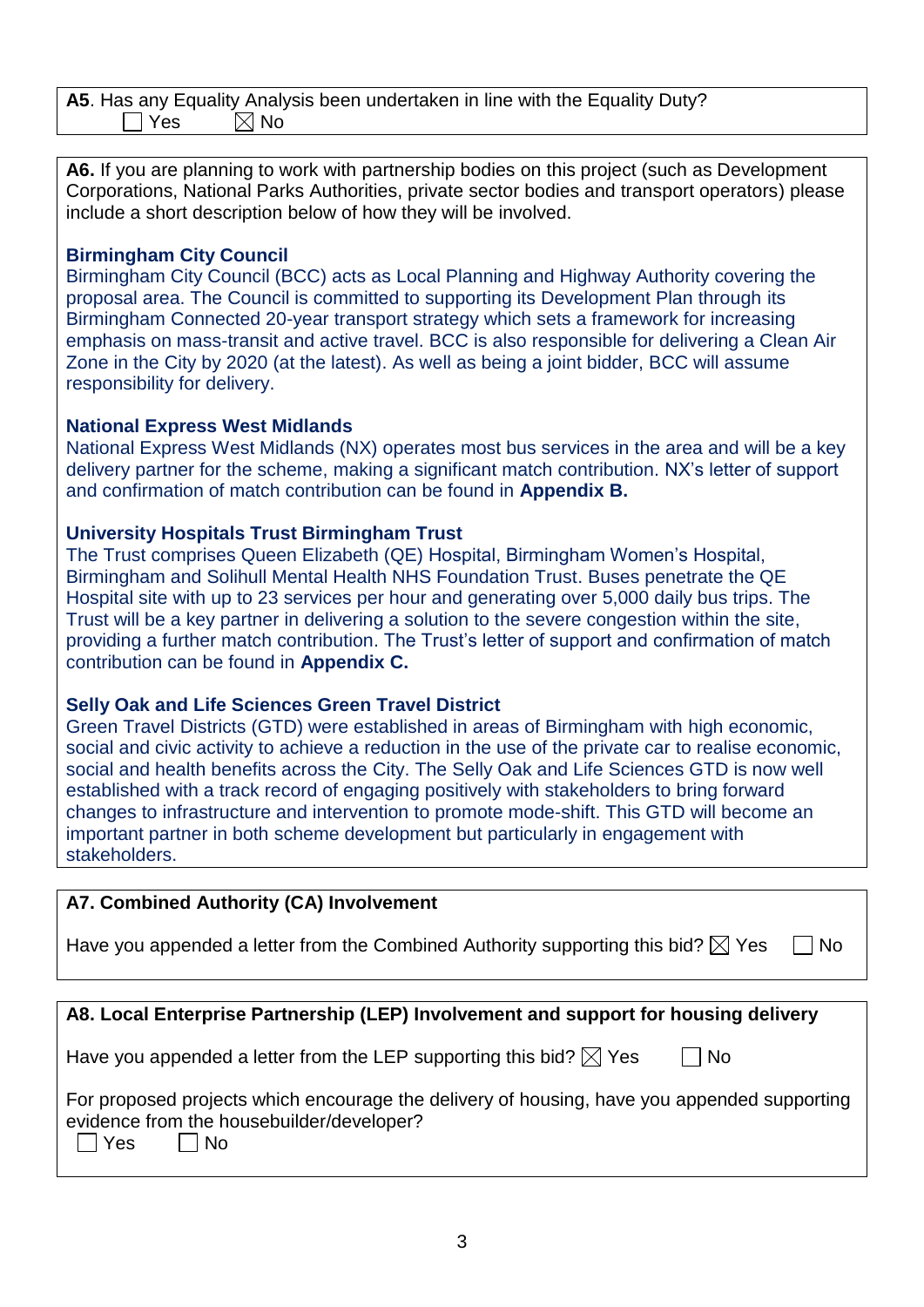## **SECTION B – The Business Case**

| <b>B1: Project Summary</b>                                                                                                                                                                                                                                                                                                                                                                                                                                                                                       |
|------------------------------------------------------------------------------------------------------------------------------------------------------------------------------------------------------------------------------------------------------------------------------------------------------------------------------------------------------------------------------------------------------------------------------------------------------------------------------------------------------------------|
| Please select what the project is trying to achieve (select all categories that apply)                                                                                                                                                                                                                                                                                                                                                                                                                           |
| <b>Essential</b><br>$\boxtimes$ Ease urban congestion<br>$\boxtimes$ Unlock economic growth and job creation opportunities<br>Enable the delivery of housing development                                                                                                                                                                                                                                                                                                                                         |
| <b>Desirable</b><br>$\boxtimes$ Improve Air Quality and /or Reduce CO2 emissions<br>Incentivising skills and apprentices                                                                                                                                                                                                                                                                                                                                                                                         |
| Other(s), Please specify -                                                                                                                                                                                                                                                                                                                                                                                                                                                                                       |
|                                                                                                                                                                                                                                                                                                                                                                                                                                                                                                                  |
| <b>B2</b> : Please provide evidence on the following questions (max 100 words for each question):                                                                                                                                                                                                                                                                                                                                                                                                                |
| a) What is the problem that is being addressed?                                                                                                                                                                                                                                                                                                                                                                                                                                                                  |
| The Birmingham-Development-Plan identifies Selly Oak/South Edgbaston and the City-<br>Centre as growth-points where accelerated development is planned up to 2031 to provide<br>14,000-new homes, 780,000sqm-office and 185,000sqm-retail.                                                                                                                                                                                                                                                                       |
| This growth is set within a highway network exhibiting significant and worsening peak-hour<br>congestion where some peak-hour bus-speeds between the growth-points are at walking<br>pace, perpetuating a cycle of fewer bus passengers leading to more car trips and yet more<br>congestion. Transport is now, in itself, a barrier to the realisation of the City's growth<br>agenda.                                                                                                                          |
| The City has been mandated to implement a Clean Air Zone (CAZ) by 2020; intervention to<br>support/prioritise low-emission public-transport will be integral to CAZ delivery.                                                                                                                                                                                                                                                                                                                                    |
| A detailed summary of problems to be addressed can be found in Appendix D.                                                                                                                                                                                                                                                                                                                                                                                                                                       |
| b) What options have been considered and why have alternatives been rejected?                                                                                                                                                                                                                                                                                                                                                                                                                                    |
| A Bus Rapid Transit scheme has been considered between Bartley Green and City as part<br>of the HS2 Connectivity Package. Further feasibility work did not, however, identify the<br>scheme as a priority due poor value for money being demonstrated. This was primarily a<br>product of the high cost of vehicles and large-scale highway interventions (e.g. new bridge)<br>proposed. One scheme element identified within the feasibility study (Quinton Road) does,<br>however, form part of this proposal. |
| c) What are the expected benefits/outcomes? For example, could include easing urban<br>congestion, job creation, enabling a number of new dwellings, facilitating increased GVA.                                                                                                                                                                                                                                                                                                                                 |
| The investment will immediately accommodate increased travel demand through a<br>transformation in the bus user experience, achieved by significant journey time savings,<br>reliability benefits and bus quality/ambiance/information improvements. The scheme would                                                                                                                                                                                                                                            |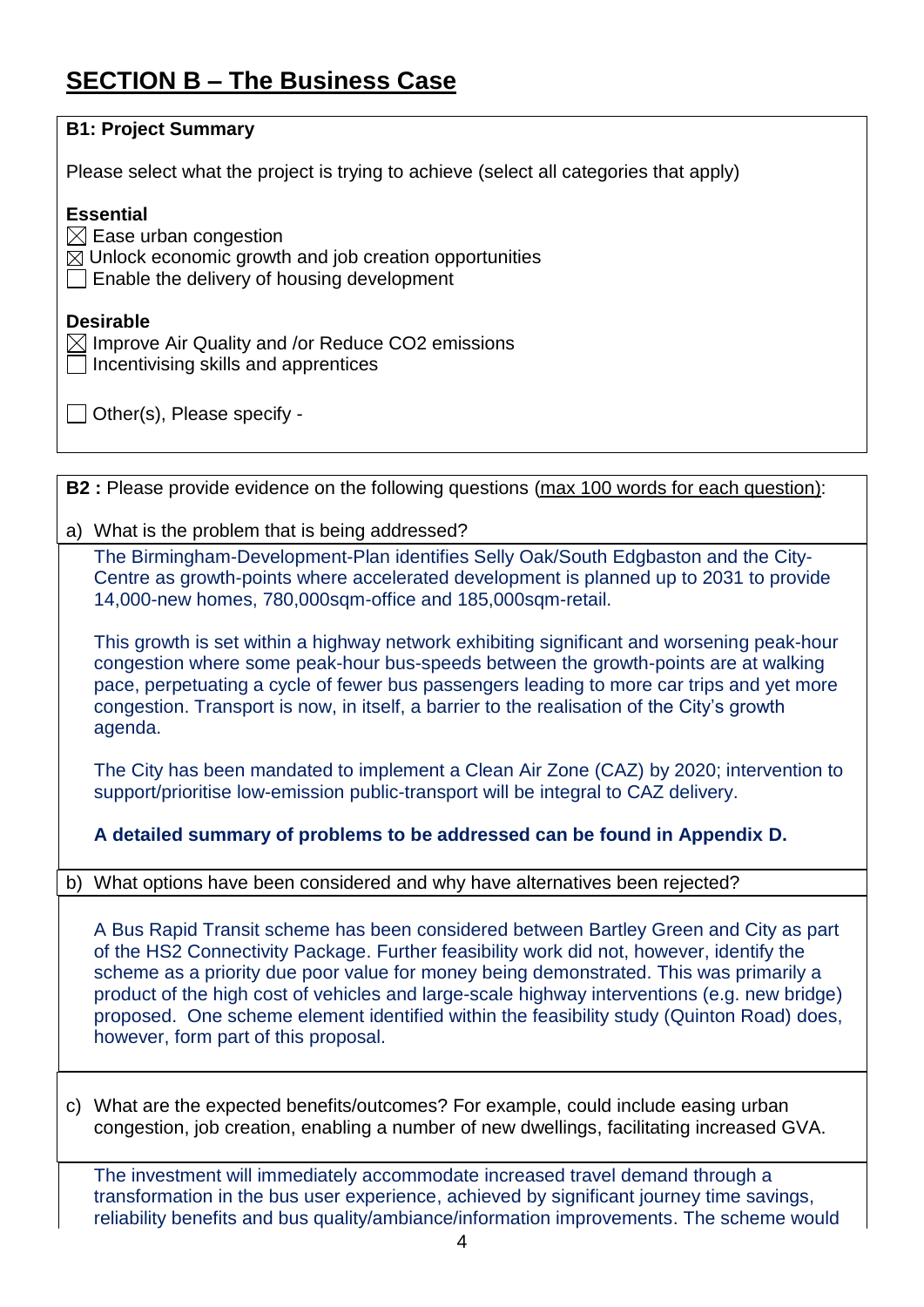transfer trips to bus from car, freeing up road capacity for further growth and thereby unlocking housing and jobs growth within the Selly Oak/Edgbaston and City Centre Growth Points.

Benefits to bus-users will be realised by maximising existing roadspace with no material detrimental impacts to other modes. The scheme safeguards bus access to QE Hospital, averting potential significant mode-transfer to car for staff/visitors. Low-emission buses will reduce NO2, supporting CAZ delivery.

A detailed breakdown of scheme benefits can be found within the appended business case **(Appendix E).**

d) Are there are any related activities that the success of this project relies upon? For example, land acquisition, other transport interventions requiring separate funding or consents?

The proposal includes the implementation of the next generation of real time journey information, focused on real-time estimated time of arrival. This would be an innovative project, initially implemented on a route basis as part of this proposal but pursuant to further network wide roll-out.

This project would require a further work-stream to deliver a suitable platform allowing highways data to be input into the TfWM web-API that pushes out data on web-based and on-bus applications. Private sector partners have yet to be identified/appointed.

e) What will happen if funding for this project is not secured - would an alternative (lower cost) solution be implemented (if yes, please describe this alternative and how it differs from the proposed project)?

No alternative funding is available for the project.

Without funding, the growth potential of the Selly Oak/South Edgbaston and City Centre Growth Points will be severely hindered by transport, caused by record levels of traffic and associated worsening congestion. This would further undermine the role of public transport as an attractive mode of travel.

Bus operators would potentially cease to serve the QE Hospital due to continued severe congestion, transferring more trips to car and compounding wider network congestion and reducing accessibility to the Hospital.

An opportunity to secure low-emission, euro-6 hybrid buses to support CAZ delivery would also be missed.

f) What is the impact of the project – and any associated mitigation works – on any statutory environmental constraints? For example, Local Air Quality Management Zones.

The UK's 2015 Air Quality Plan set-out that Birmingham would not be compliant with NO<sup>2</sup> limit values before 2020 and would be mandated to introduce CAZ's. This includes a requirement to consider measures to reduce NO<sub>2</sub> to below the annual mean limit value as soon as possible. A programme is being developed to deliver CAZ targets, including a strategy of reducing emissions from public transport. The commitment from NX to complement the scheme with state of the art hybrid, euro-6 platinum buses will introduce a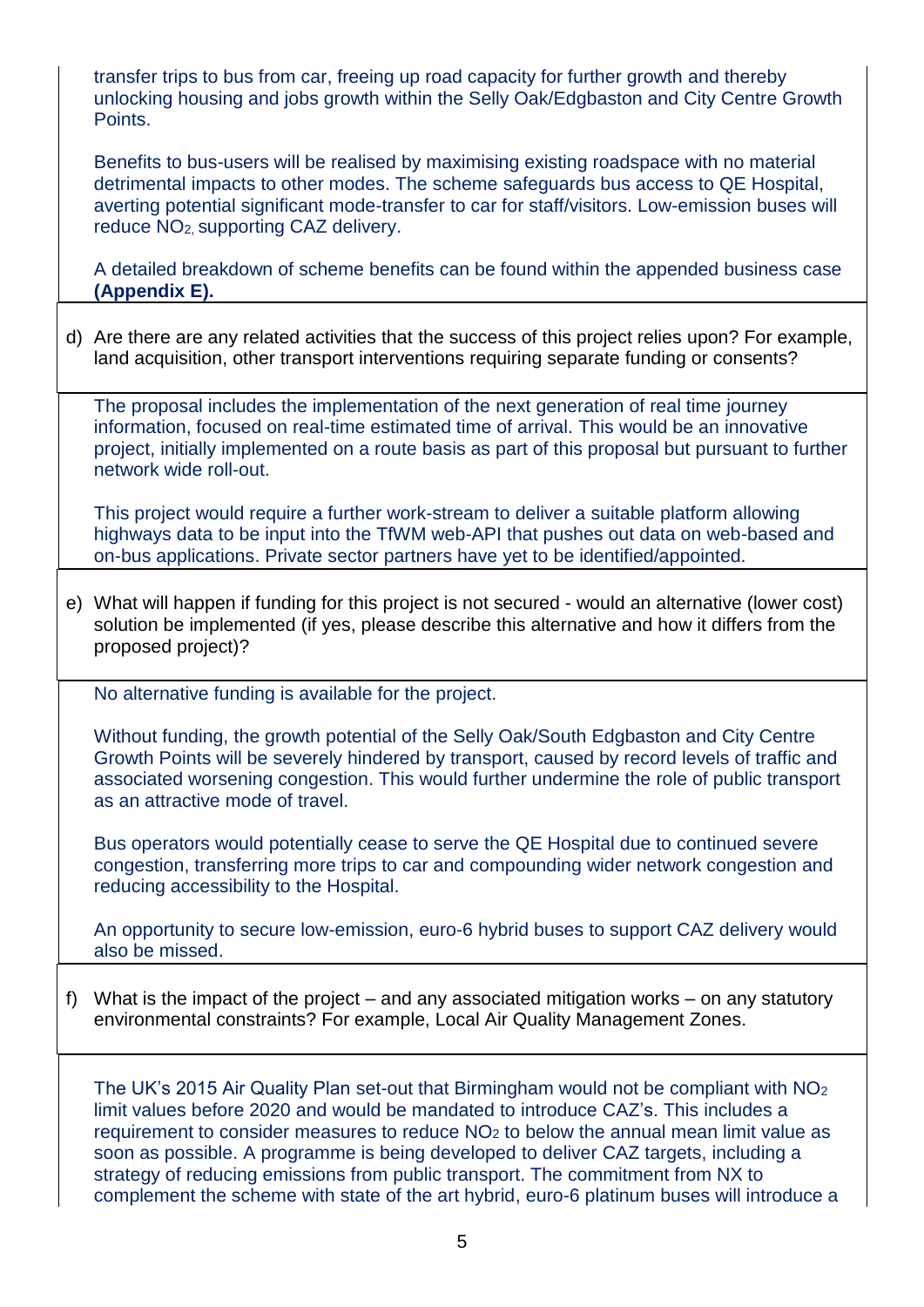step-change in low emission buses, immediately reducing NO<sub>2</sub> emissions and setting a benchmark for CAZ delivery.

**B3 :** Please complete the following table. **Figures should be entered in £000s**  $(i.e. £10,000 = 10).$ 

**Table A: Funding profile (Nominal terms)**

*Notes:*

*1) Department for Transport funding must not go beyond 2019-20 financial year. 2) Bidders are asked to consider making a local contribution to the total cost. It is indicated that this might be around 30%, although this is not mandatory.*

**B4 : Local Contribution & Third Party Funding :** Please provide information on the following questions (max 100 words on items a and b):

a) Provide an outline of all non-DfT funding contributions to the project costs, the level of commitment, and when the contributions will become available.

b) List any other funding applications you have made for this project or variants thereof and the outcome of these applications, including any reasons for rejection.

#### **B5 Economic Case**

This section should set out the range of impacts – both beneficial and adverse – of the project. The scope of information requested (and in the supporting annexes) will vary, including according to whether the application is for a small or large project.

#### **A) Requirements for small project bids (i.e. DfT contribution of less than £5m)**

a) Please provide a description of your assessment of the impact of the project to include: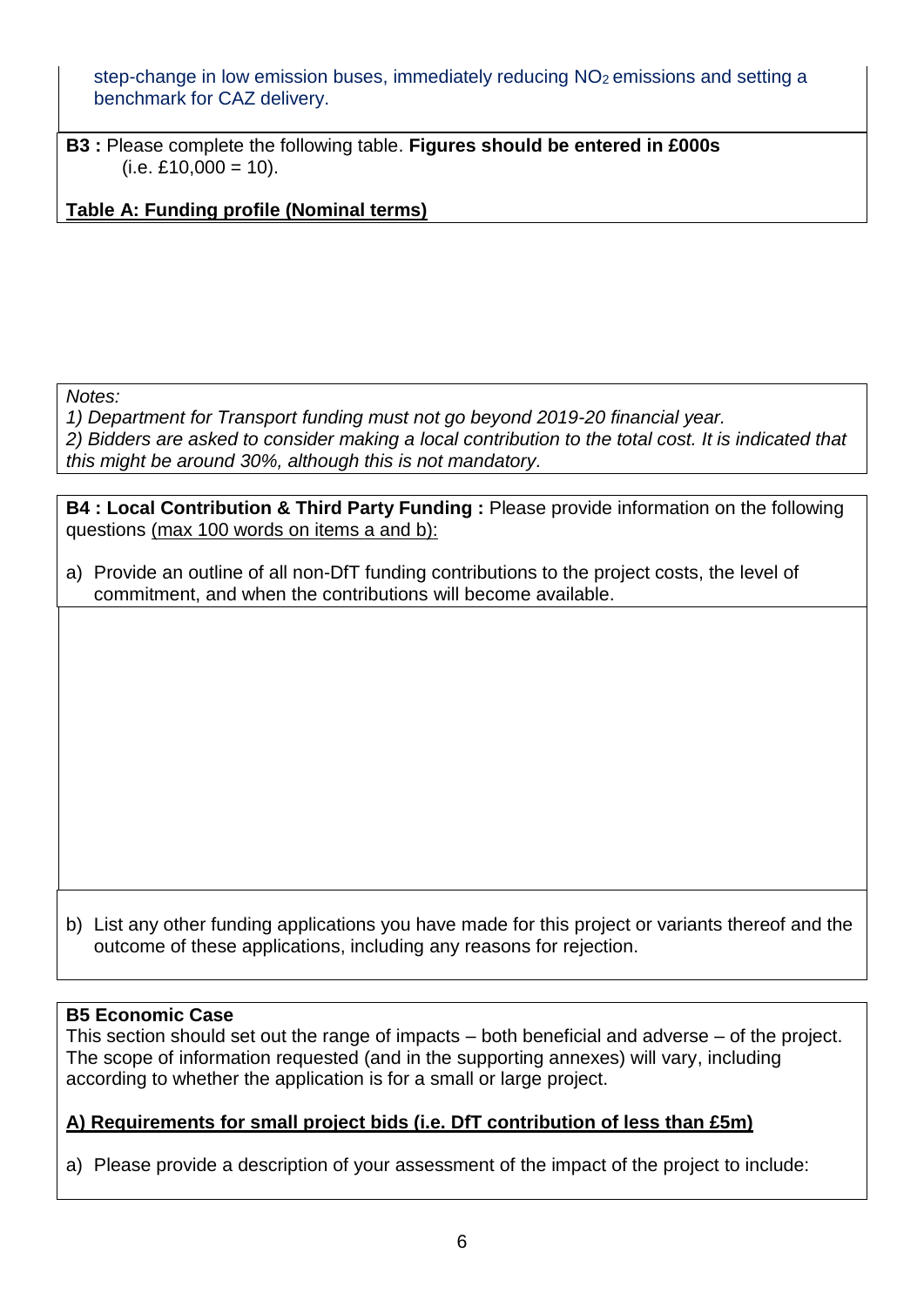|                                                                                                                                                                                                                     | Significant positive and negative impacts (quantified where possible) including in relation to<br>air quality and CO <sub>2</sub> emissions.<br>A description of the key risks and uncertainties;<br>If any modelling has been used to forecast the impact of the project please set out the<br>methods used to determine that it is fit for purpose                                                                   |  |  |  |  |
|---------------------------------------------------------------------------------------------------------------------------------------------------------------------------------------------------------------------|------------------------------------------------------------------------------------------------------------------------------------------------------------------------------------------------------------------------------------------------------------------------------------------------------------------------------------------------------------------------------------------------------------------------|--|--|--|--|
|                                                                                                                                                                                                                     | Please see economic case and methodology attached as Appendix E.                                                                                                                                                                                                                                                                                                                                                       |  |  |  |  |
|                                                                                                                                                                                                                     | * Small projects bids are not required to produce a Benefit Cost Ratio (BCR) but may want to<br>include this here if available.                                                                                                                                                                                                                                                                                        |  |  |  |  |
|                                                                                                                                                                                                                     | b) Small project bidders should provide the following in annexes as supporting material:                                                                                                                                                                                                                                                                                                                               |  |  |  |  |
|                                                                                                                                                                                                                     | $\boxtimes$ Yes<br>Has a <b>Project Impacts Pro Forma</b> been appended?<br><b>No</b><br>N/A                                                                                                                                                                                                                                                                                                                           |  |  |  |  |
|                                                                                                                                                                                                                     | Has a description of data sources / forecasts been appended? $\boxtimes$ Yes<br>N/A<br>No<br>Has an Appraisal Summary Table been appended?<br>$\boxtimes$ Yes<br><b>No</b><br>N/A                                                                                                                                                                                                                                      |  |  |  |  |
|                                                                                                                                                                                                                     | Other material supporting your assessment of the project described in this section should be<br>appended to the bid.                                                                                                                                                                                                                                                                                                   |  |  |  |  |
| * This list is not necessarily exhaustive and it is the responsibility of bidders to provide sufficient<br>information to demonstrate the analysis supporting the economic case is fit-for-purpose.                 |                                                                                                                                                                                                                                                                                                                                                                                                                        |  |  |  |  |
| B) Additional requirements for large project bids (i.e. DfT contribution of more than £5m)                                                                                                                          |                                                                                                                                                                                                                                                                                                                                                                                                                        |  |  |  |  |
|                                                                                                                                                                                                                     | c) Please provide a short description (max 500 words) of your assessment of the value for<br>money of the project including your estimate of the Benefit Cost Ratio (BCR) to include:                                                                                                                                                                                                                                  |  |  |  |  |
| -                                                                                                                                                                                                                   | Significant monetised and non-monetised costs and benefits<br>Description of the key risks and uncertainties and the impact these have on the BCR;<br>Key assumptions including: appraisal period, forecast years, optimism bias applied; and<br>Description of the modelling approach used to forecast the impact of the project and the<br>checks that have been undertaken to determine that it is fit-for-purpose. |  |  |  |  |
|                                                                                                                                                                                                                     | d) Additionally detailed evidence supporting your assessment, including the completed<br>Appraisal Summary Table, should be attached as annexes to this bid. A checklist of<br>material to be submitted in support of large project bids has been provided.                                                                                                                                                            |  |  |  |  |
|                                                                                                                                                                                                                     | $\boxtimes$ Yes<br>Has an Appraisal Summary Table been appended?<br><b>No</b><br>N/A                                                                                                                                                                                                                                                                                                                                   |  |  |  |  |
| Please append any additional supporting information (as set out in the Checklist).<br>*It is the responsibility of bidders to provide sufficient information for DfT to undertake a full<br>review of the analysis. |                                                                                                                                                                                                                                                                                                                                                                                                                        |  |  |  |  |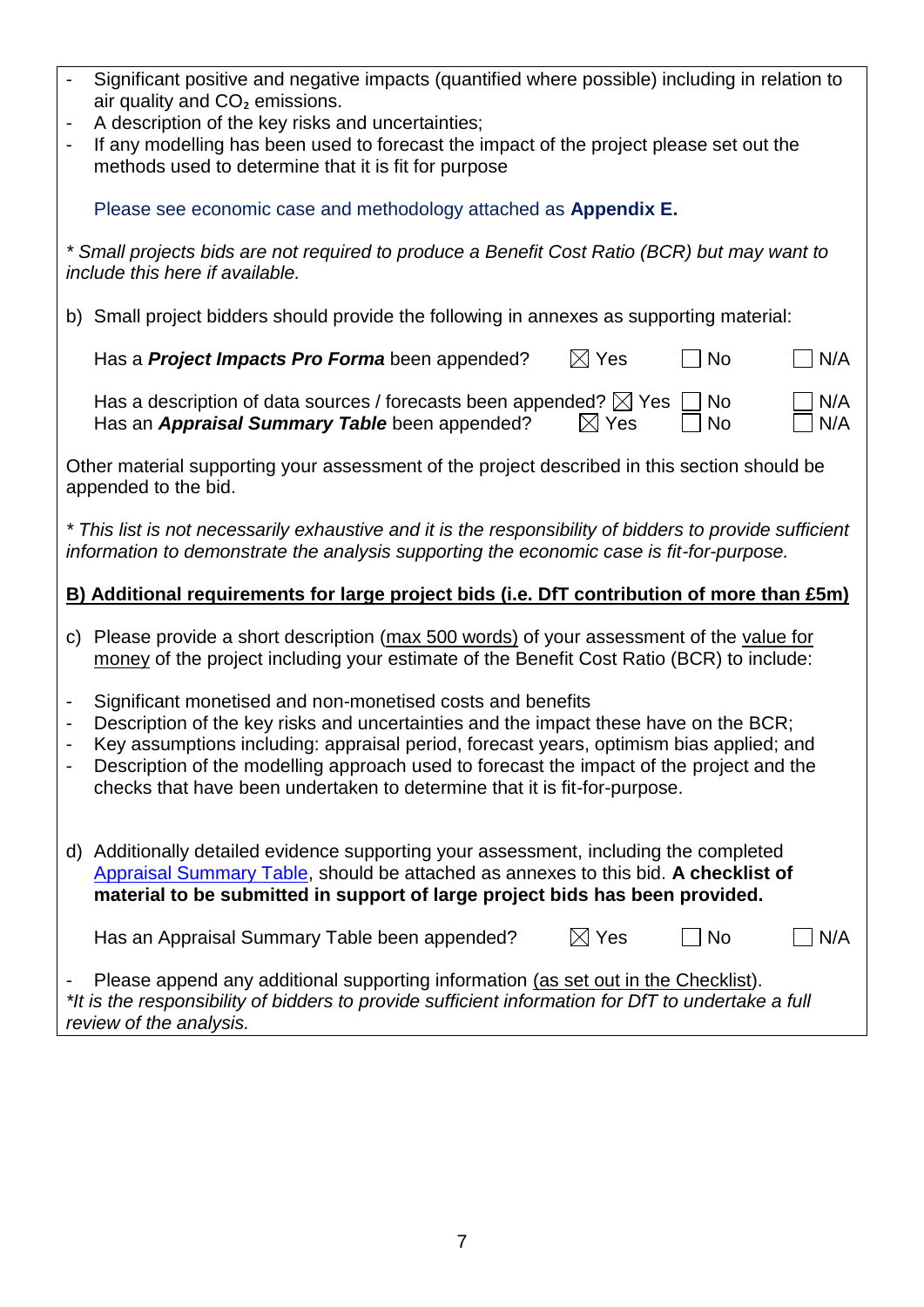| <b>B6 Economic Case:</b> For all bids the following questions relating to <b>desirable criteria</b> should be<br>answered.                                                                                                                                                                  |
|---------------------------------------------------------------------------------------------------------------------------------------------------------------------------------------------------------------------------------------------------------------------------------------------|
| Please describe the air quality situation in the area where the project will be implemented by<br>answering the three questions below.                                                                                                                                                      |
| i) Has Defra's national air quality assessment, as reported to the EU Commission, identified<br>and/or projected an exceedance in the area where the project will be implemented?                                                                                                           |
| $\boxtimes$ Yes<br>$\Box$ No                                                                                                                                                                                                                                                                |
| ii) Is there one or more Air Quality Management Areas (AQMAs) in the area where the project<br>will be implemented? AQMAs must have been declared on or before the 31 March 2017                                                                                                            |
| $\boxtimes$ Yes<br>$ $ No                                                                                                                                                                                                                                                                   |
| iii) What is the project's impact on local air quality?                                                                                                                                                                                                                                     |
| $\boxtimes$ Positive<br><b>Neutral</b><br>Negative                                                                                                                                                                                                                                          |
| Please supply further details:                                                                                                                                                                                                                                                              |
| NX will be upgrading bus fleets on the 23/24 bus corridor to provide 38 new luxury, platinum<br>euro 6 hybrid buses. These low emission vehicles are a step-change in bus quality and<br>emissions and will support delivery of the Birmingham Clean Air Zone by reducing NO <sub>2</sub> . |
| iv) Does the project promoter incentivise skills development through its supply chain?                                                                                                                                                                                                      |
| $\boxtimes$ No<br>N/A<br>Yes                                                                                                                                                                                                                                                                |
| Please supply further details:                                                                                                                                                                                                                                                              |
|                                                                                                                                                                                                                                                                                             |
| <b>B7. Management Case - Delivery (Essential)</b>                                                                                                                                                                                                                                           |
| Deliverability is one of the essential criteria for this Fund and as such any bid should set out,<br>with a limit of 100 words for each of a) to b), any necessary statutory procedures that are<br>needed before it can be constructed.                                                    |
| a) A project plan (typically summarised in Gantt chart form) with milestones should be included,<br>covering the period from submission of the bid to project completion.                                                                                                                   |
| $\boxtimes$ Yes<br>Has a project plan been appended to your bid?<br><b>No</b>                                                                                                                                                                                                               |
| b) If delivery of the project is dependent on land acquisition, please include a letter from the<br>respective land owner(s) to demonstrate that arrangements are in place to secure the land<br>to enable the authority to meet its construction milestones.                               |
| Has a letter relating to land acquisition been appended? $\Box$ Yes<br>No<br>$\boxtimes$ N/A                                                                                                                                                                                                |
| c) Please provide in Table C summary details of your construction milestones (at least one but<br>no more than 6) between start and completion of works:                                                                                                                                    |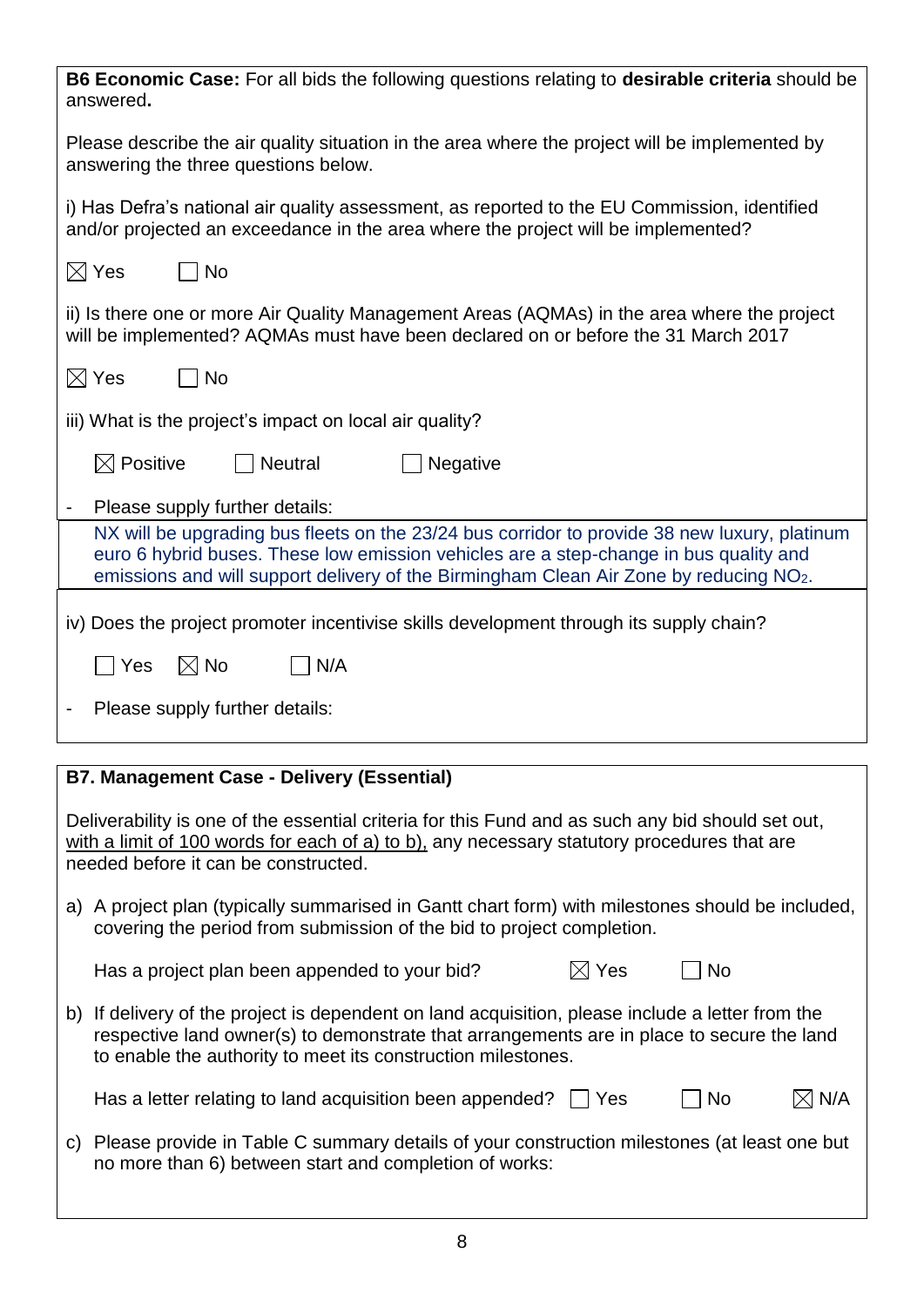**Estimated Date**

**Sept 2018 Nov 2018**

#### **Start of works Jul 2018**

**TRO Changes** 

**Opening date**

#### **Completion of works (if different)**

d) Please list any major transport projects costing over £5m in the last 5 years which the authority has delivered, including details of whether these were completed to time and budget (and if not, whether there were any mitigating circumstances)

Birmingham City Council will be managing the development of the scheme from bid award through to delivery. The City Council has a track record in working collaboratively in delivering major projects, as set-out within the table below

| <b>Scheme</b>                                                               | <b>Cost</b> | Τo<br>time? | Τo<br>budget? | <b>Comments</b>                                                                            |
|-----------------------------------------------------------------------------|-------------|-------------|---------------|--------------------------------------------------------------------------------------------|
| <b>New Street Gateway</b><br>(in partnership with<br><b>Network Rail)</b>   | £600m       | Yes         | <b>Yes</b>    |                                                                                            |
| Metro Extension (in<br>partnership with<br>Centro)                          | £127m       | <b>No</b>   | Yes           | Failure of tracks upon testing                                                             |
| <b>Chester Road (sole</b><br>lead)                                          | £10m        | <b>No</b>   | Yes           | Complexities around utility<br>diversions                                                  |
| <b>Tame Valley Viaduct</b><br><b>Bridge (Deck</b><br><b>Waterproofing</b> ) | £5m         | Yes         | Yes           | Successful collaboration<br>between BCC & HA in<br>combining M6 and A38(M)<br>bridge works |

#### **B8. Management Case – Statutory Powers and Consents (Essential)**

a) Please list if applicable, each power / consent etc. already obtained, details of date acquired, challenge period (if applicable), date of expiry of powers and conditions attached to them. Any key dates should be referenced in your project plan.

#### N/A

b) Please list if applicable any outstanding statutory powers / consents etc. including the timetable for obtaining them.

Consent and technical approval to the proposals within the QE Hospital will be required by Birmingham University Hospital Trust Board. This process would effectively commence upon completion of detailed design, anticipated in February 2018 and continue alongside other associated activities up to delivery, to commence in June 2018.

Further Birmingham City Council Cabinet Member approval would be required. This is programmed for Spring 2017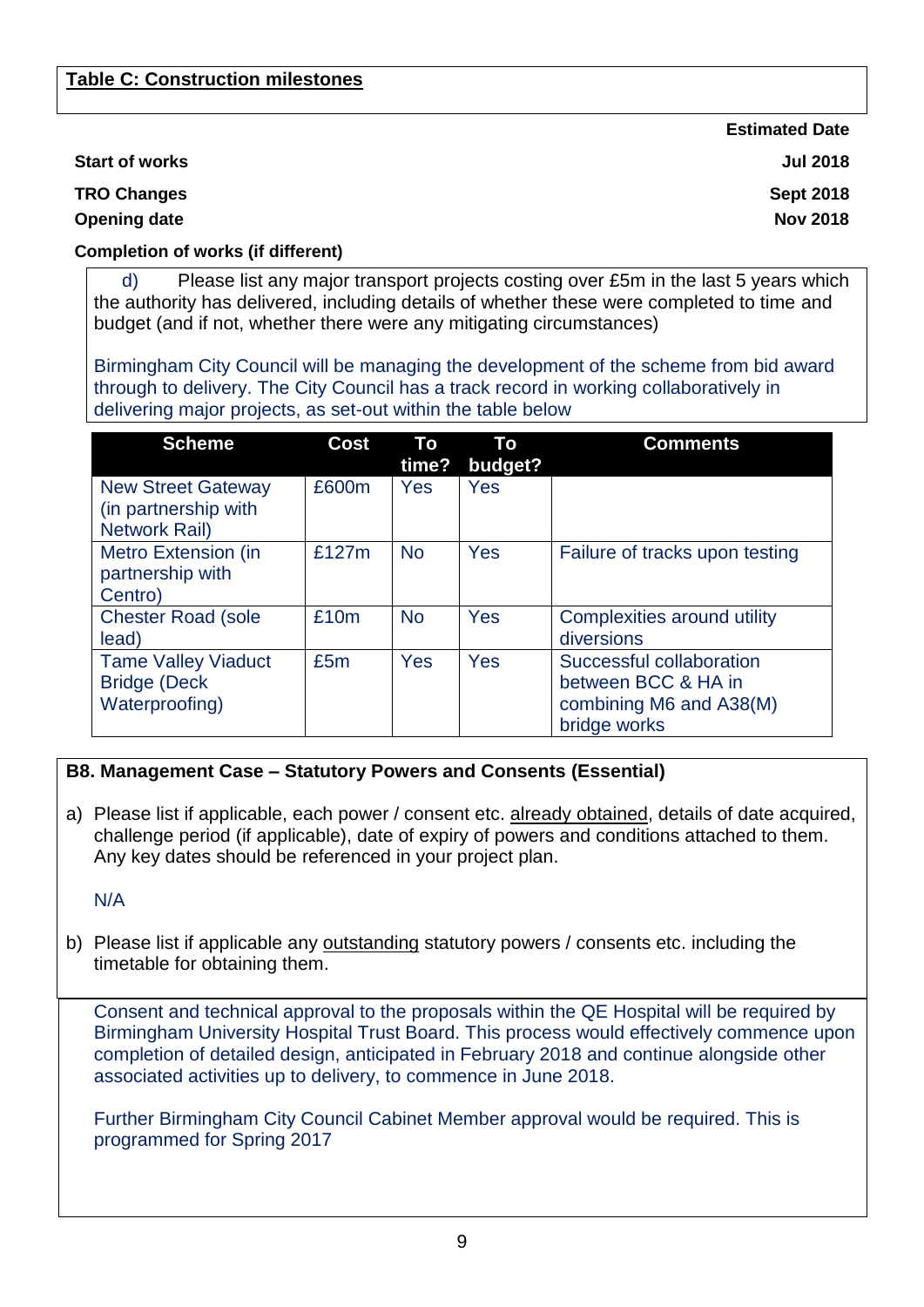#### **B9. Management Case – Governance (Essential)**

Please name those who will be responsible for delivering the project, their roles (Project Manager, SRO etc.) and responsibilities, and how key decisions are/will be made. An organogram may be useful here.

The project will be managed at a senior level by a Project Board consisting of the Executive, Senior User, Finance and Contractor. These three Birmingham City Council Directors will be joined by a senior member of the contractor's team and TfWM's Director for Transport Services, acting as project sponsor/SRO.

The project board will meet with predefined regularity and together will be responsible for the project control. They will make decisions within the scope of the Cabinet approval and where appropriate decision on any minor scope alterations are required. Any exceptional decisions, including decisions outside of the approved scope of the scheme, will be referred to the relevant Cabinet Member and, if necessary, full Cabinet.

The Project Manager will manage the project, tracking progress against scope, time and budget. They will give direction to officers across the authority with a specific role in delivering the project, meeting with each area regularly to ensure any risks or issues are identified and providing challenge were needed. They will also report to the Board on a regular basis, escalating any issues for discussion or decisions outside of their remit. Members of the project team will work together to deliver the project, ensuring a joined up approach. The engagement & consultation section of the project team will engage with key stakeholders as well as conduct public consultation. This will be used to inform decision making across the project.

As part of the City Council's obligations under the HMMPFI contract, the Service Provider, Amey will be fully consulted to ensure close coordination between its programmed routine maintenance works and the proposed developments. This will avoid duplication enable better overall use of resources and improved overall value. Two well established officer groups within the authority, the Transport Delivery Group (TDG) and Transport & Street Services Group (TSSG), will provide project assurance. They will scrutinise delivery, finances and procedures, providing challenge to the Project Manager and Project Board and recommendations for improvements where appropriate.

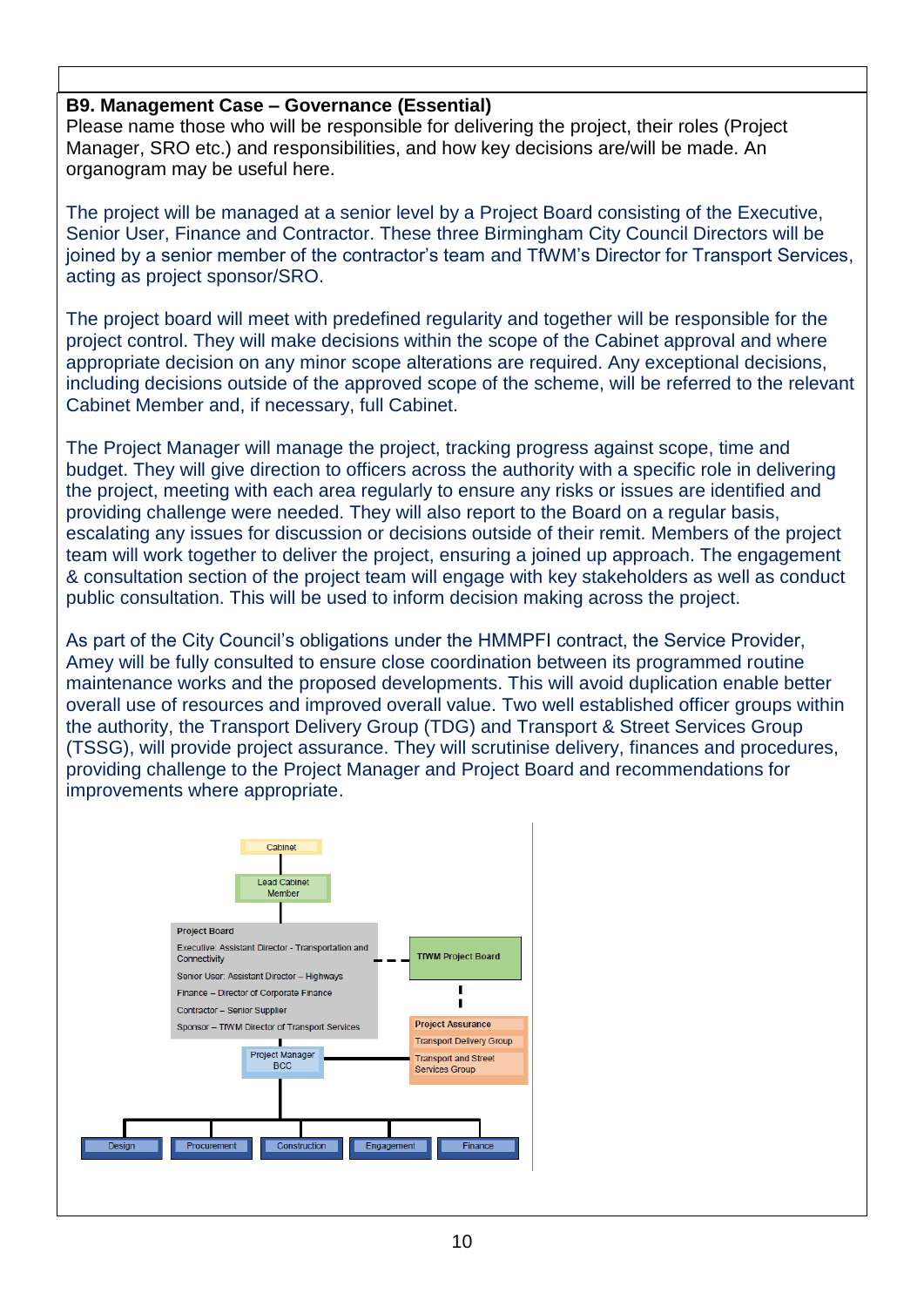| <b>B10. Management Case - Risk Management (Essential)</b>                                                                                                                                                                                                                                                                                                                                                                                   |                 |           |  |  |
|---------------------------------------------------------------------------------------------------------------------------------------------------------------------------------------------------------------------------------------------------------------------------------------------------------------------------------------------------------------------------------------------------------------------------------------------|-----------------|-----------|--|--|
| All projects will be expected to undertake a Quantified Risk Assessment (QRA) and a risk<br>register should be included. Both should be proportionate to the nature and complexity of the<br>project. A Risk Management Strategy should be developed that outlines how risks will be<br>managed.                                                                                                                                            |                 |           |  |  |
| Please ensure that in the risk / QRA cost that you have not included any risks associated with<br>ongoing operational costs and have used the P50 value.                                                                                                                                                                                                                                                                                    |                 |           |  |  |
| Has a QRA been appended to your bid?                                                                                                                                                                                                                                                                                                                                                                                                        | $\boxtimes$ Yes | <b>No</b> |  |  |
| Has a Risk Management Strategy been appended to your bid?                                                                                                                                                                                                                                                                                                                                                                                   | $\boxtimes$ Yes | <b>No</b> |  |  |
| Please provide evidence on the following points (where applicable) with a limit of 50 words for<br>each:                                                                                                                                                                                                                                                                                                                                    |                 |           |  |  |
| a) What risk allowance has been applied to the project cost?                                                                                                                                                                                                                                                                                                                                                                                |                 |           |  |  |
| The project costs includes an allocation of £90,750, which provides for the identified P50 risk<br>figure as per the QRA. At this stage, this is considered to be an appropriate amount of risk<br>included within project costs. A 44% optimism bias has also been considered within the<br>economic case in deriving the BCR.                                                                                                             |                 |           |  |  |
| b) How will cost overruns be dealt with?                                                                                                                                                                                                                                                                                                                                                                                                    |                 |           |  |  |
| Robust project and risk management procedures will be implemented by Birmingham City<br>Council to minimise the likelihood and scale of cost overruns. However, if cost overruns<br>occur due to unforeseen circumstances, these will be funded by the delivery partners, i.e.<br>WMCA / Transport for West Midlands, Birmingham City Council, National Express West<br>Midlands and Birmingham University Hospital Trust.                  |                 |           |  |  |
| What are the main risks to project timescales and what impact this will have on cost?<br>$\mathsf{C}$                                                                                                                                                                                                                                                                                                                                       |                 |           |  |  |
| Consultation, particularly in gaining political/stakeholder support for the scheme, and<br>possible complexities around utility diversions represent the main risks to the project.<br>Amendments to scheme design to secure support may be necessary, which could impact<br>upon costs. The project cost includes and allocation of £90,750 level of risk based on the<br>QRA which is considered appropriate at the stage of the project. |                 |           |  |  |

#### **B11. Management Case - Stakeholder Management (Essential)**

The bid should demonstrate that the key stakeholders and their interests have been identified and considered as appropriate. These could include other local authorities, the Highways England, statutory consultees, landowners, transport operators, local residents, utilities companies etc. This is particularly important in respect of any bids related to structures that may require support of Network Rail and, possibly, train operating company(ies).

a) Please provide a summary in no more than 100 words of your strategy for managing stakeholders, with details of the key stakeholders together with a brief analysis of their influences and interests.

A stakeholder consultation matrix has been developed with assistance of the City Council which provides an exhaustive list of stakeholders that would be consulted. Allied to the matrix, a stakeholder mapping exercise will identify stakeholders that either need to be keep completely informed and/or managed most thoroughly. For stakeholders with high influence,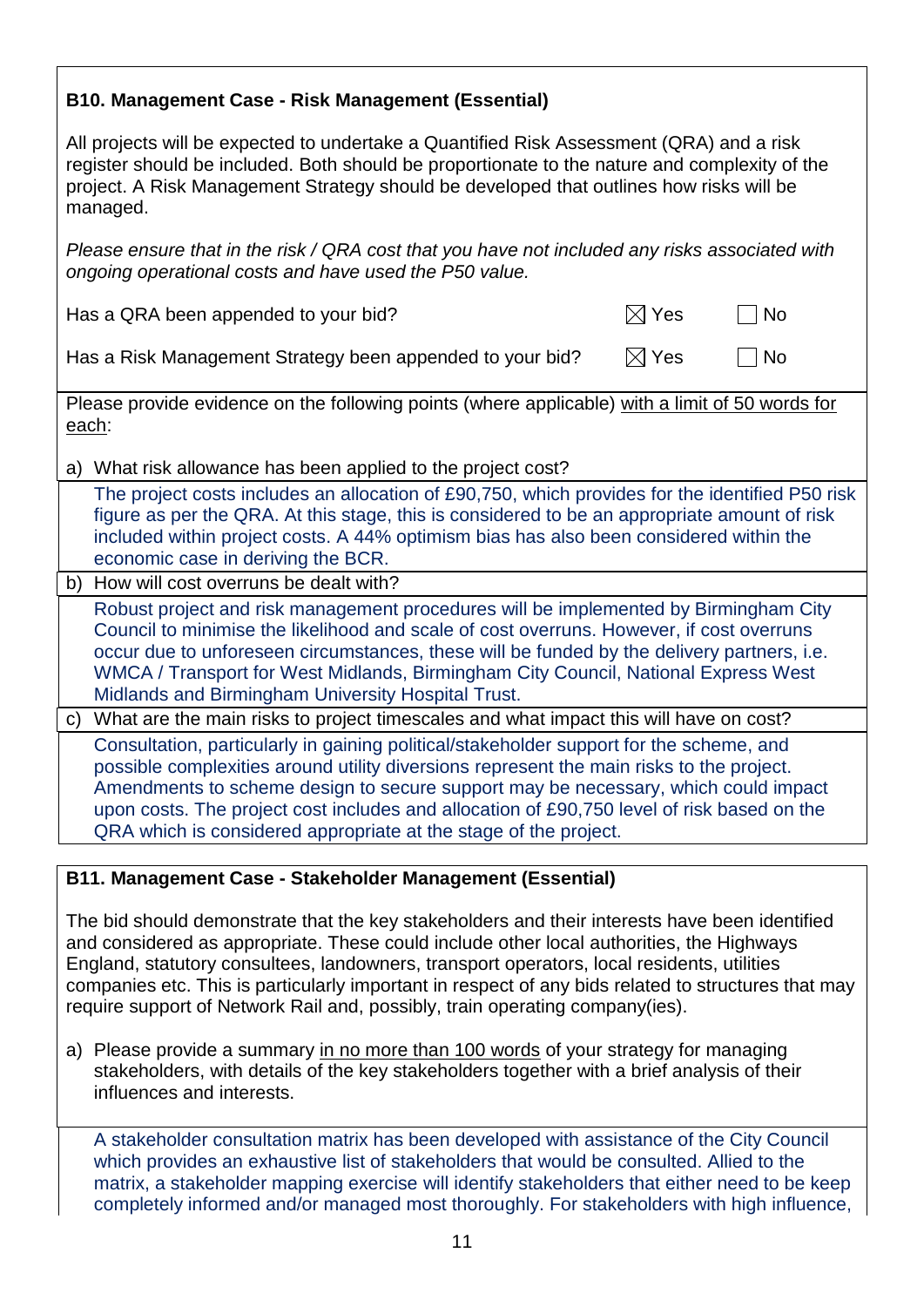|                                                                                                                                                                                                                                            | individual engagement strategies will be developed. e.g, for bus operators, in-depth<br>consultation on scheme designs will be required in addition to regular update meetings to<br>keep informed of work progress. Conversely, however, the Police would only be kept<br>updated on work schedule. |  |  |  |  |
|--------------------------------------------------------------------------------------------------------------------------------------------------------------------------------------------------------------------------------------------|------------------------------------------------------------------------------------------------------------------------------------------------------------------------------------------------------------------------------------------------------------------------------------------------------|--|--|--|--|
|                                                                                                                                                                                                                                            | b) Can the project be considered as controversial in any way?<br>$\boxtimes$ No<br>Yes                                                                                                                                                                                                               |  |  |  |  |
|                                                                                                                                                                                                                                            | If yes, please provide a brief summary in no more than 100 words<br>N/A                                                                                                                                                                                                                              |  |  |  |  |
|                                                                                                                                                                                                                                            | c) Have there been any external campaigns either supporting or opposing the project?                                                                                                                                                                                                                 |  |  |  |  |
|                                                                                                                                                                                                                                            | $\boxtimes$ No<br>Yes                                                                                                                                                                                                                                                                                |  |  |  |  |
|                                                                                                                                                                                                                                            | If yes, please provide a brief summary (in no more than 100 words)<br>N/A                                                                                                                                                                                                                            |  |  |  |  |
|                                                                                                                                                                                                                                            | d) For large projects only please also provide a Stakeholder Analysis and append this to your<br>application.                                                                                                                                                                                        |  |  |  |  |
| $\boxtimes$ N/A<br>Has a Stakeholder Analysis been appended?<br><b>No</b><br>Yes                                                                                                                                                           |                                                                                                                                                                                                                                                                                                      |  |  |  |  |
| e) For large projects only please provide a Communications Plan with details of the level of<br>engagement required (depending on their interests and influence), and a description of how<br>and by what means they will be engaged with. |                                                                                                                                                                                                                                                                                                      |  |  |  |  |
|                                                                                                                                                                                                                                            | $\boxtimes$ N/A<br>Has a Communications Plan been appended?<br><b>No</b><br>Yes                                                                                                                                                                                                                      |  |  |  |  |
| B12. Management Case - Local MP support (Desirable)                                                                                                                                                                                        |                                                                                                                                                                                                                                                                                                      |  |  |  |  |
| e) Does this proposal have the support of the local MP(s);                                                                                                                                                                                 |                                                                                                                                                                                                                                                                                                      |  |  |  |  |
| Name of MP(s) and Constituency                                                                                                                                                                                                             |                                                                                                                                                                                                                                                                                                      |  |  |  |  |
|                                                                                                                                                                                                                                            | ] Yes<br>No<br>1                                                                                                                                                                                                                                                                                     |  |  |  |  |
|                                                                                                                                                                                                                                            | Yes<br>$\overline{2}$<br>No                                                                                                                                                                                                                                                                          |  |  |  |  |
|                                                                                                                                                                                                                                            | 3<br>Yes<br><b>No</b>                                                                                                                                                                                                                                                                                |  |  |  |  |
| etc.                                                                                                                                                                                                                                       |                                                                                                                                                                                                                                                                                                      |  |  |  |  |

## **B13. Management Case - Assurance (Essential)**

We will require Section 151 Officer confirmation (Section D) that adequate assurance systems are in place.

Additionally, for large projects please provide evidence of an integrated assurance and approval plan. This should include details of planned health checks or gateway reviews.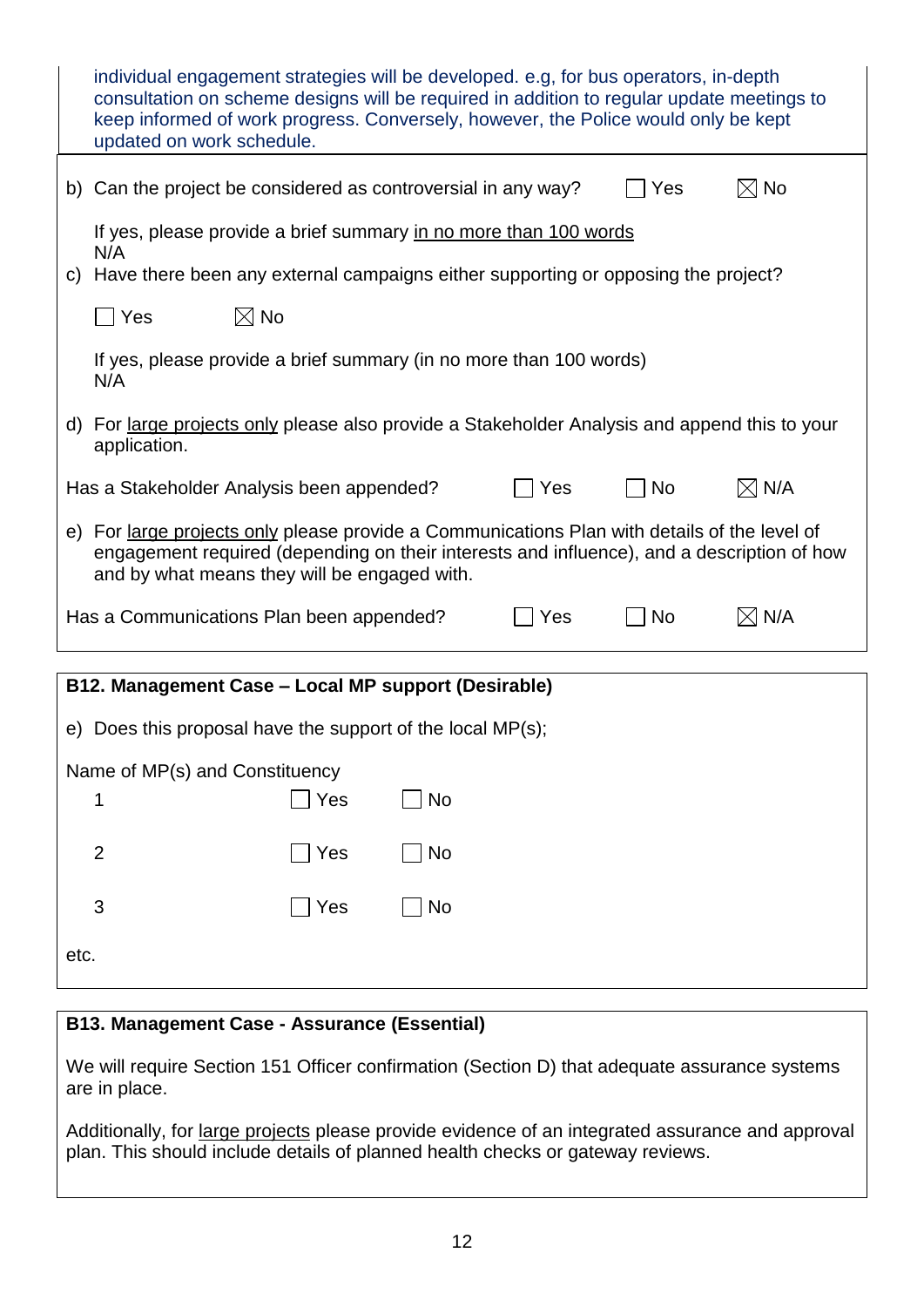## **SECTION C – Monitoring, Evaluation and Benefits Realisation**

**C2.** Please set out, in no more than 100 words, how you plan to measure and report on the benefits of this project, alongside any other outcomes and impacts of the project.

Data will be collected to identify a baseline performance of the network along with development of metrics to assess outcomes delivery. This will include existing bus & car journey times, patronage and job/housing data. Post-scheme data collection will then be undertaken at 6 monthly intervals for 24 months. The conclusions will inform benefit realisation assessment using a Logic Map, which will identify and illustrate the contribution of the improvement measures to the overall objectives derived for the project. This will be based upon inputs, outputs and outcomes. Measurement of change will be related back to the scheme objectives – a contributor to the wider Birmingham Development Plan.

### **SECTION D: Declarations**

#### **D1. Senior Responsible Owner Declaration**

As Senior Responsible Owner for Birmingham Growth Point Public Transport Package, I hereby submit this request for approval to DfT on behalf of West Midlands Combined Authority and confirm that I have the necessary authority to do so.

I confirm that Linda Horne will have all the necessary statutory powers in place to ensure the planned timescales in the application can be realised.

| Name: Steve McAleavy |  |  |  |
|----------------------|--|--|--|
|----------------------|--|--|--|

Signed:

Position: Director of Transport Services

## **D2. Section 151 Officer Declaration**

As Section 151 Officer for West Midlands Combined Authority I declare that the project cost estimates quoted in this bid are accurate to the best of my knowledge and that West Midlands Combined Authority

- has allocated sufficient budget to deliver this project on the basis of its proposed funding contribution
- accepts responsibility for meeting any costs over and above the DfT contribution requested, including potential cost overruns and the underwriting of any funding contributions expected from third parties
- accepts responsibility for meeting any ongoing revenue requirements in relation to the project
- accepts that no further increase in DfT funding will be considered beyond the maximum contribution requested and that no DfT funding will be provided for this bid in 2020/21.
- confirms that the authority has the necessary governance / assurance arrangements in place and, for smaller project bids, the authority can provide, if required, evidence of a stakeholder analysis and communications plan in place
- confirms that if required a procurement strategy for the project is in place, is legally compliant and is likely to achieve the best value for money outcome

| Name: Linda Horne | Signed:    |
|-------------------|------------|
|                   | NICORETTLE |
|                   |            |
|                   |            |

#### **HAVE YOU INCLUDED THE FOLLOWING WITH YOUR BID?**